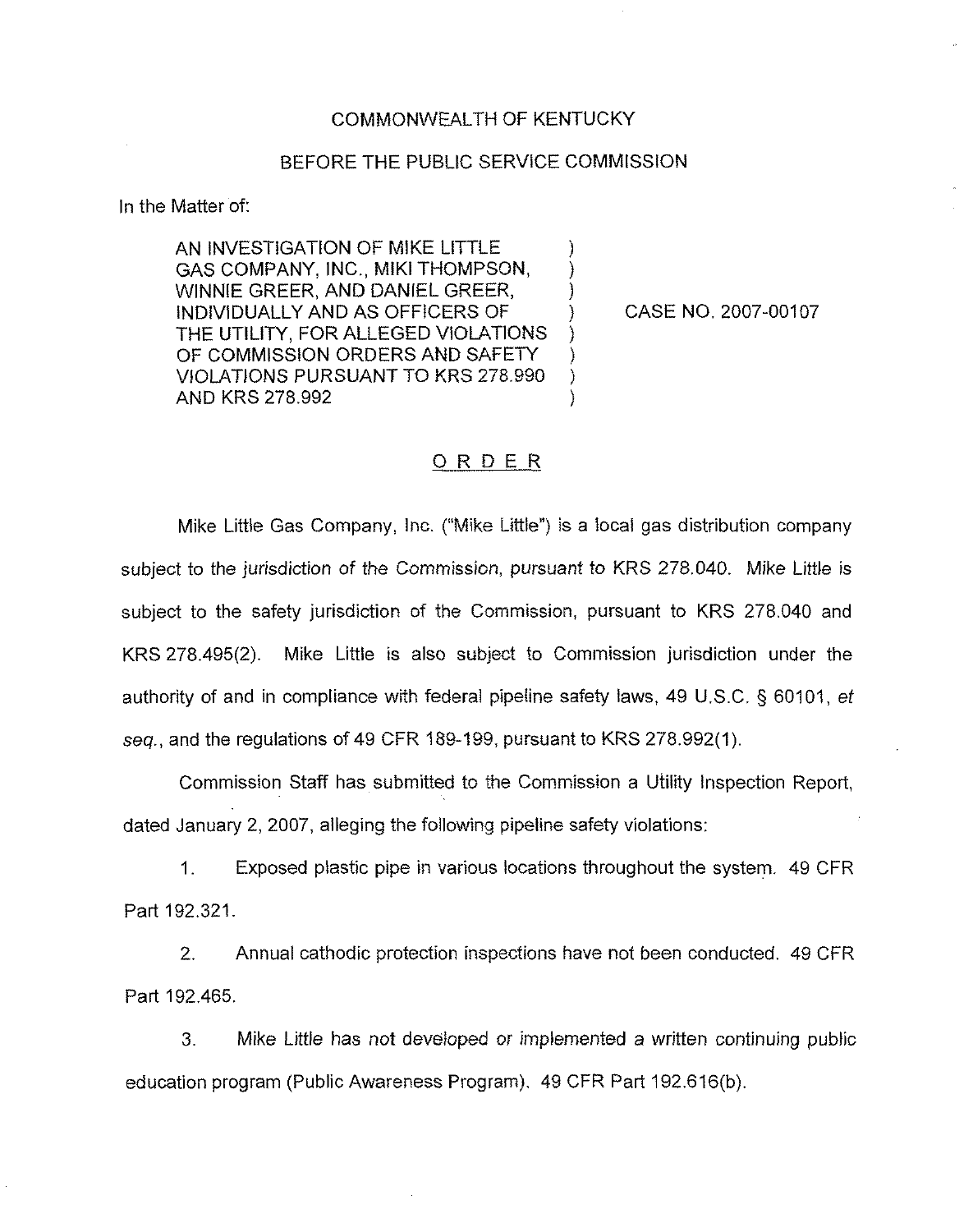4, Periodic gas sampling using an instrument had not been conducted. 49 CFR Part 192,625(f).

5. Patrolling of mains has not been performed. 49 CFR Part 192.721.

6. Periodic leakage surveys have not been conducted. 49 CFR Part 192.723,

7. Annual inspections on the pressure limiting station, relief device (except rupture discs), and pressure regulating station and its equipment (Purchasing Point) have not been performed. 49 CFR Part 192.739.

8. Annual valve inspections have not been performed. 49 CFR Part 192.747.

9. No provision to ensure individuals performing covered tasks on the system have been evaluated for qualification. 49 CFR Part 192,805(b).

ln conjunction with the above alleged violations of pipeline safety regulations the inspection report indicates that Mike Little has not replaced sections of steel pipe as required by prior Commission Orders. In Case No. 1999-00267,<sup>1</sup> the Commission granted Mike Little an extension of time until October 1, 2005 to replace certain steel pipe. In Case No. 2004-00140, $<sup>2</sup>$  Mike Little based part of its application for financing</sup> upon the prior requirement for replacing sections of steel pipe. The Order approving the financing required that the proceeds of the approved loan be used only for the "lawful purposes set out in the application."

<sup>&</sup>lt;sup>1</sup> Case No. 1999-00267, Miki Thompson and Winnie Greer d/b/a Mike Little Gas Company, Inc., Investigation into Alleged Violations (Order dated June 25, 2004).

 $2$  Case No. 2004-00140, Application of Mike Little Gas Company, Inc., For Approval of Long-Term Financing (Order dated June 4, 2004).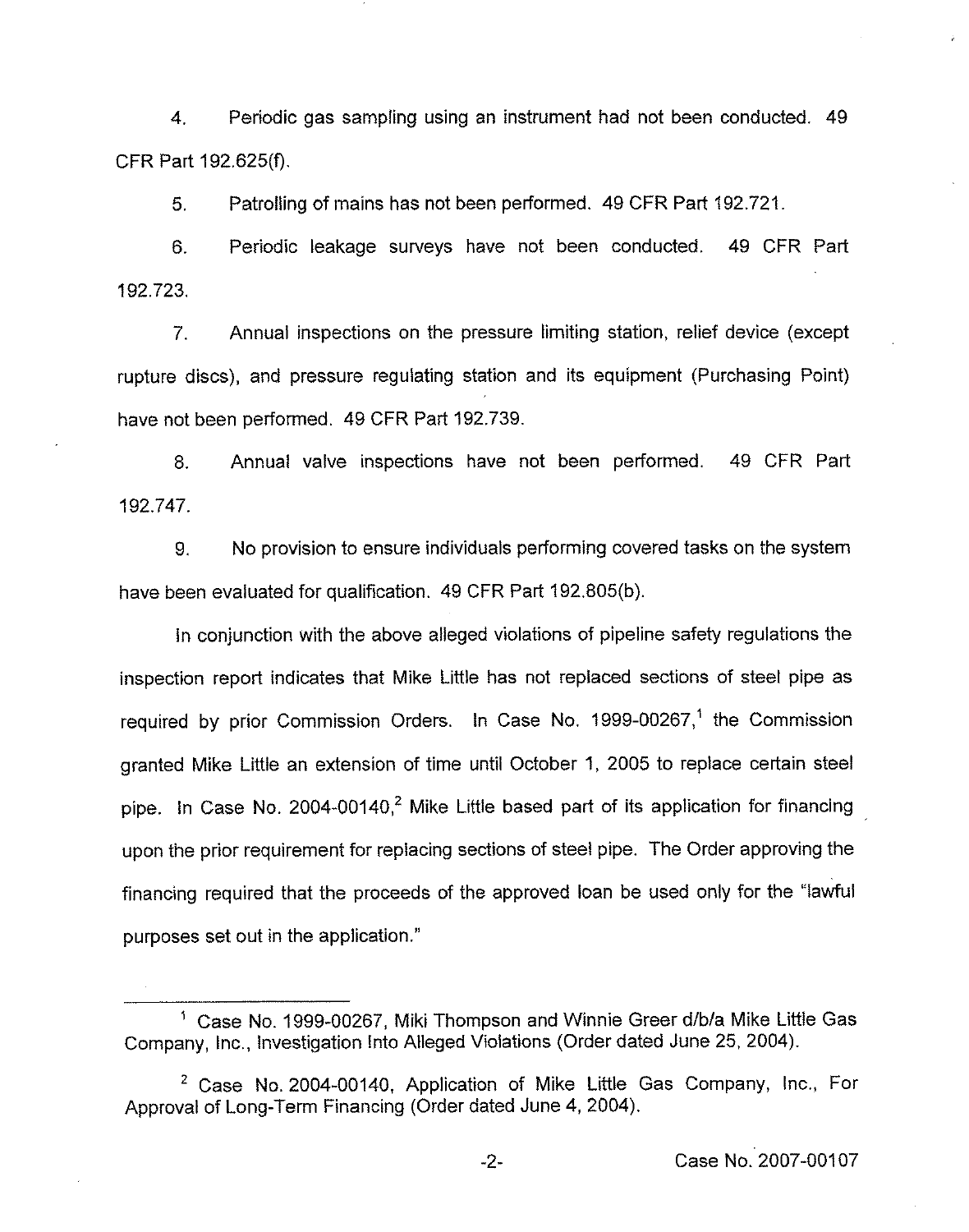Based on its review of the Utility inspection Report and prior Orders and being otherwise sufficiently advised, the Commission finds prima facie evidence that Mike Little has failed to comply with 49 CFR 189-199and Commission Orders as follows:

1. The Order of the Commission dated June 25, 2004 in Case No. 1999- 00267 is a final Order from which all rights of appeal have been exhausted.

2. The Order of the Commission dated June 4, 2004 in Case No. 2004- 00140 is a final Order from which all rights of appeal have been exhausted.

3. The Annual Report for Corporations, dated January 23, 2007, as filed on behalf of Mike Little with the Kentucky Secretary of State, lists Miki Thompson as President; Daniel Greer as Vice President, and Winnie Greer as Treasurer.

4. A prima facie showing has been made that Mike Little has violated 49 CFR Parts 192.321, 192.465, 192.616(b), 192.625(f), 192.721, 'l92.723, 192.739, 192.747, and 192,805(b).

5. A prima facie showing has been made that Mike Little has violated the Commission's Orders of June 25, 2004 and June 4, 2004 by failure to replace sections of its steel pipe,

6. A prima facie showing has been made that Miki Thompson as President, Daniel Greer as Vice President, and Winnie Greer as Treasurer have aided and abetted Mike Little in its violations of the Commission's Orders, and the alleged violations of pipeline safety regulations as listed herein.

The Commission, on its own motion, HEREBY ORDERS that:

1. Mike Little, Miki Thompson as President, Daniel Greer as Vice President, and Winnie Greer as Treasurer shall appear before the Commission on May 9, 2007 at

 $-3-$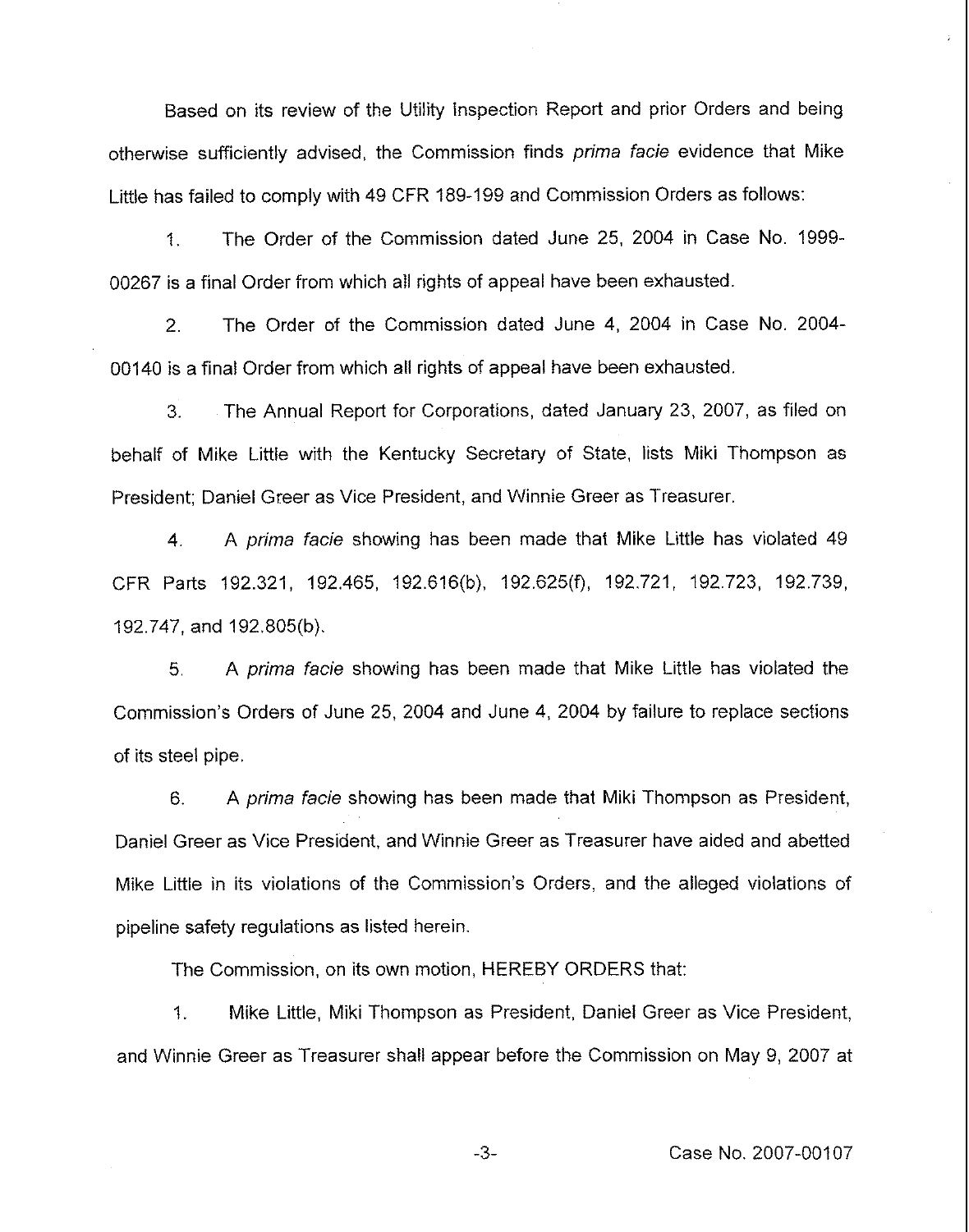10:00 a.m., Eastern Daylight Time, in Hearing Room <sup>1</sup> of the Commission's offices at 211 Sower Boulevard, Frankfort, Kentucky for the purpose of:

a. Presenting evidence concerning their alleged violation of 49 U.S.C. § 60101, et seq., and the regulations of 49 CFR 189-199 as enumerated herein;

b. Presenting evidence concerning their alleged failure to comply with the Commission's Order dated June 25, 2004 in Case No. 1999-00267, and Commission Order dated June 4, 2004 in Case No. 2004-00067; and

c, Showing cause why Mike Little, Miki Thompson as President, Daniel Greer as Vice President, and Winnie Greer as Treasurer, jointly and severally, shouid not be subject to the penalties prescribed in KRS 278.990(1) and KRS 278.992(1).

2. The Utility Inspection Report dated January 2, 2007, a copy of which is appended hereto as Appendix A, is made part of the record of this proceeding.

3. The Commission does not favor motions for continuance and will grant them only when such a motion is made in writing and states compelling reasons for granting the motion.

4. Corporate entities are advised that under Kentucky law a corporation, its employees, and representatives, who are not licensed to practice law in Kentucky, are not permitted to make objections, examine, or cross-examine witnesses in administrative hearings.<sup>3</sup>

 $-4-$ 

<sup>&</sup>lt;sup>3</sup> Turner v. Kentucky Bar Ass'n., Ky., 980 S.W.2d 560 (1998), and Practice Before the Commission bv Attornevs Non-Licensed in the Commonwealth of Kentuckv, Admin. Case No. 249, Order dated June 15, 1981.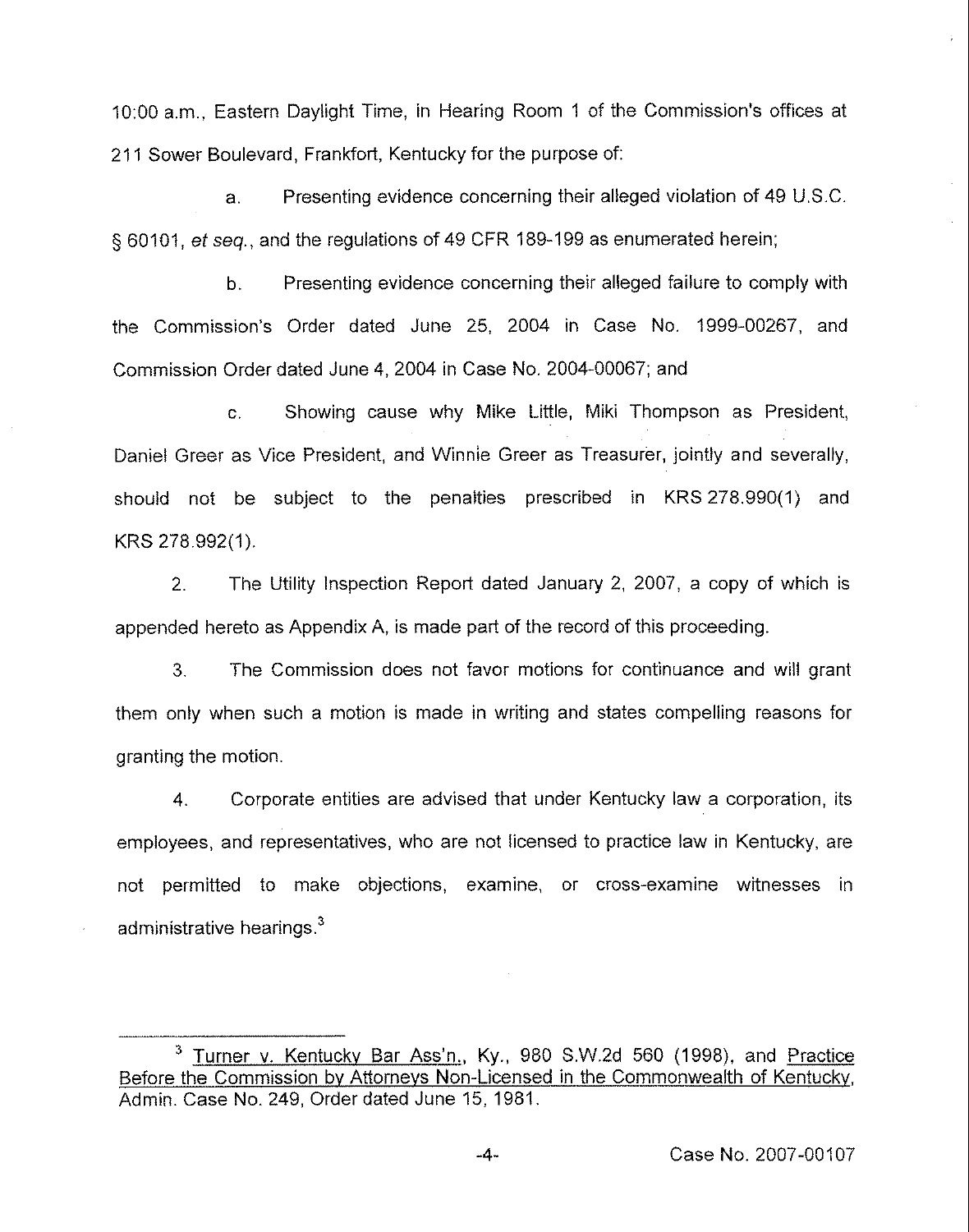5. Within 20 days of the date of this Order, Mike Little, Miki Thompson as President, Daniel Greer as Vice President, and Winnie Greer as Treasurer each shall file a written response to the Commission concerning the allegations contained herein.

6. Any motion requesting an informal conference with Commission Staff to consider any matter that would aid in the handling or disposition of this proceeding shall be filed with the Commission no later than 20 days from the date of this Order.

7. Pursuant to KRS 278.360, the official record of the hearing shall be kept by videotape only, unless a party files a motion prior to the hearing requesting a stenographic transcript,

Done at Frankfort, Kentucky, this 27th day of March, 2007.

By the Commission

ATTEST: **CLINE Director** 

Case No. 2007-00107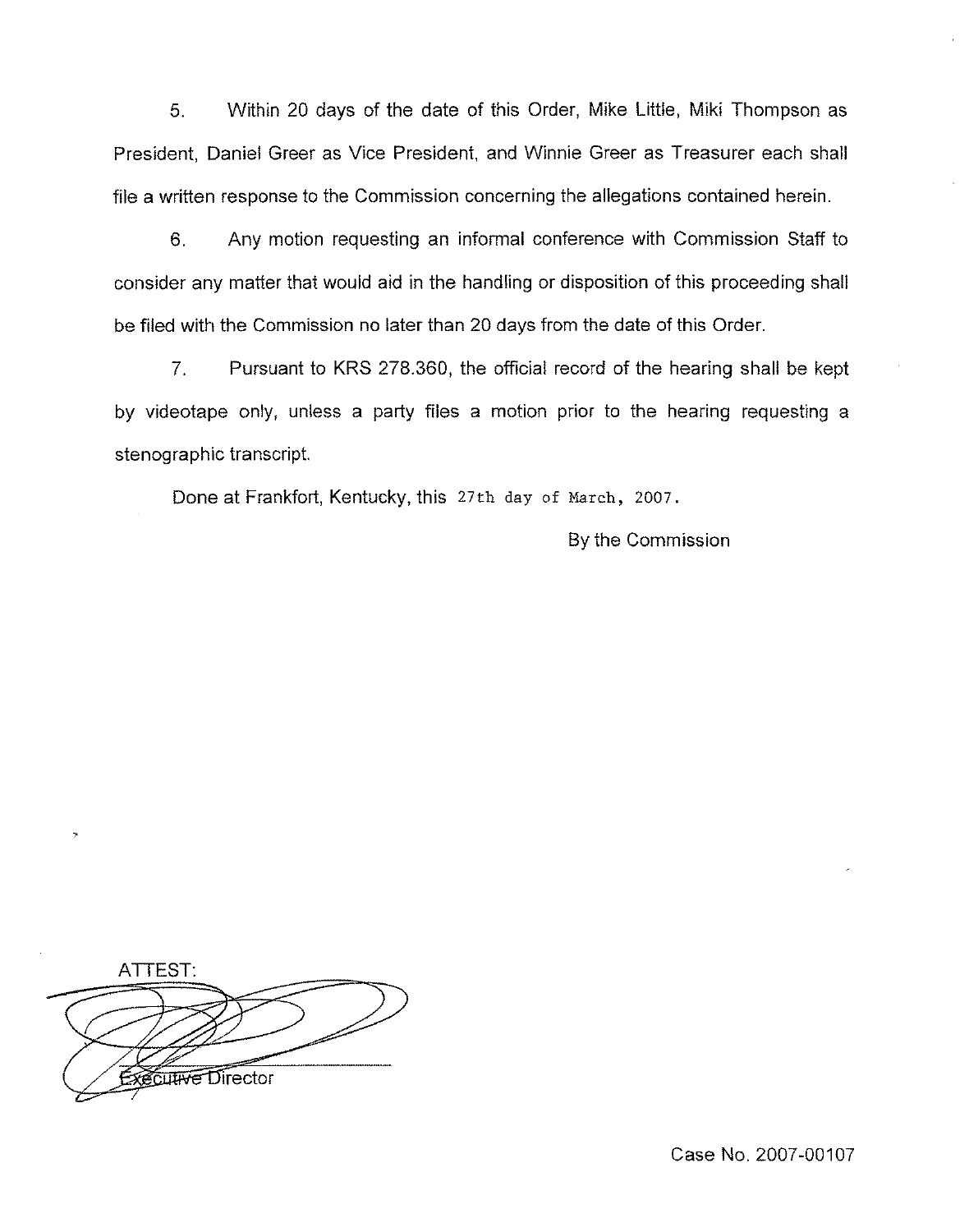## APPENDIX A

## APPENDIX TO AN ORDER OF THE KENTUCKY PUBLIC SERVICE COMMISSION IN CASE NO. 2007-00107 DATED MARCH 27, 2007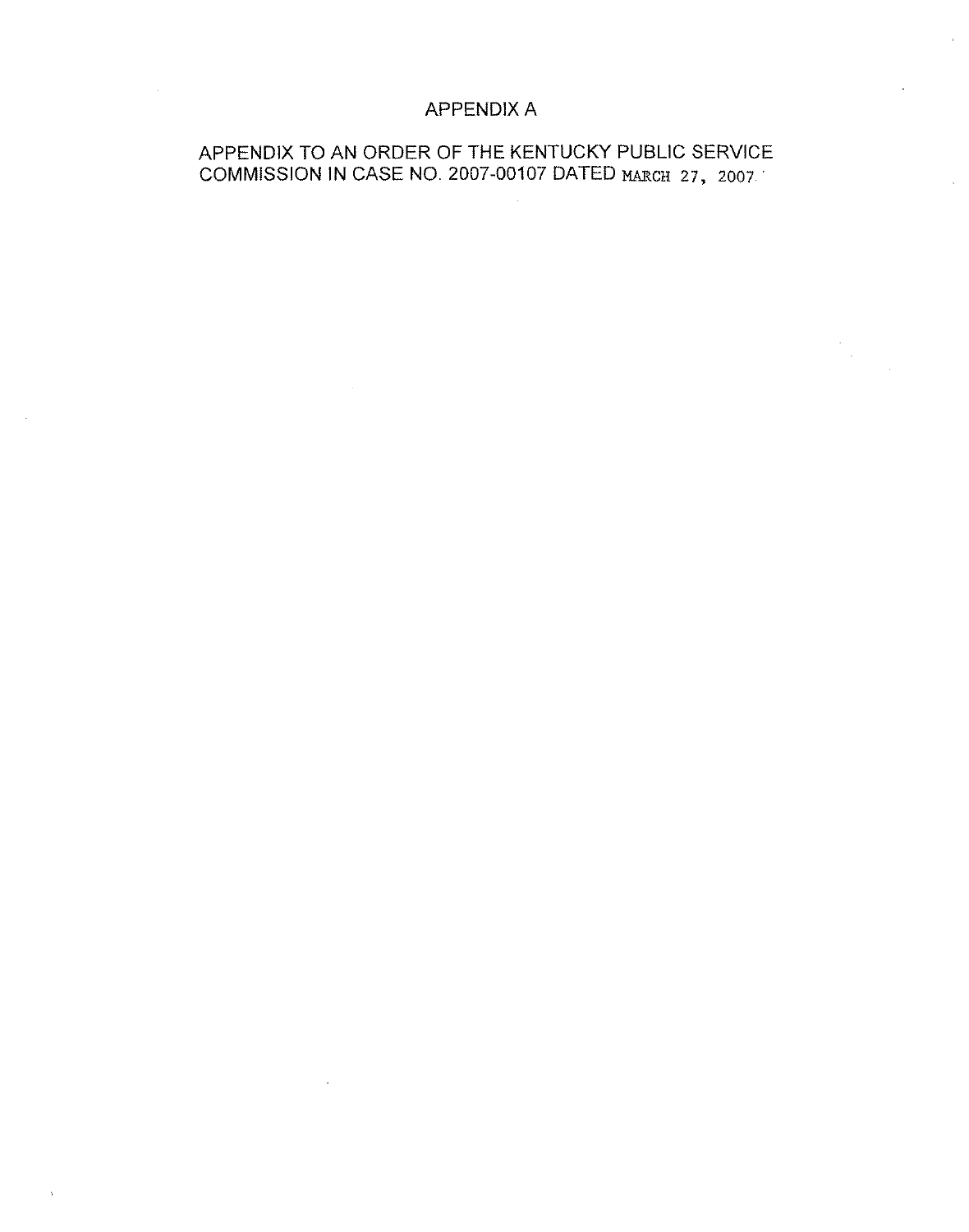# COMMONWEALTH OF KENTUCKY PUBLIC SERVICE COMMISSION

# UTILITY INSPECTION REPORT

Report Date: 1/2/2007

Report Number: Mike Little Gas Company 122006

### BRIEF

| Inspector:                    | Melissa Holbrook                                                                                                                               |
|-------------------------------|------------------------------------------------------------------------------------------------------------------------------------------------|
| <b>Inspection Date:</b>       | 12/20/2006                                                                                                                                     |
| Type of Inspection:           | Periodic Regulatory Compliance Inspection                                                                                                      |
| <b>Type of Facility:</b>      | Gas Distribution Company                                                                                                                       |
| <b>Name of Utility:</b>       | Mike Little Gas Company, Inc.                                                                                                                  |
| <b>Location of Facility:</b>  | Melvin, KY                                                                                                                                     |
| <b>Purpose of Inspection:</b> | Periodic inspection of utility facilities and management practices to<br>verify compliance with federal and state pipeline safety regulations. |
|                               |                                                                                                                                                |

Applicable Regulations 49 CFR Part 192 and 807 KAR 5:022

#### **INSPECTION**

| <b>Description of Utility:</b>   | Small natural gas distribution company operating in numerous areas in<br>Eastern Kentucky.             |
|----------------------------------|--------------------------------------------------------------------------------------------------------|
| <b>Number of Customers:</b>      | 616                                                                                                    |
| <b>Area of Operation:</b>        | <b>Floyd County</b>                                                                                    |
| <b>Supply Source:</b>            | <b>Equitable Productions</b>                                                                           |
| <b>Distribution Description:</b> | The system consists of plastic and steel mains & services. Operating<br>at low to medium gas pressure. |
| <b>Workforce Summary:</b>        | 1-Office Clerk                                                                                         |
| <b>Utility Reps in Insp:</b>     | Virginia Morgan - Office Clerk & Gary Thompson-Owner                                                   |
| Date of Last Inspection:         | 5/2/2002                                                                                               |
| DTR from Last Insp:              | 1                                                                                                      |
| <b>DTRs not Cleared:</b>         |                                                                                                        |

#### Summary of items and facilities inspected:

The Operating and Maintenance, Emergency, Damage Prevention, Operator Qualification, and Drug and Alcohol Plans were reviewed during the office visit. Also inspected, were records pertaining to leakage surveys and repairs, valve maintenance, patrolling, regulator and relief valves inspections, and odorant verification tests. During the field portion of the inspection, checks on mainline valve locations, purchase stations, residential and commercial meter settings and pipeline markers were conducted.